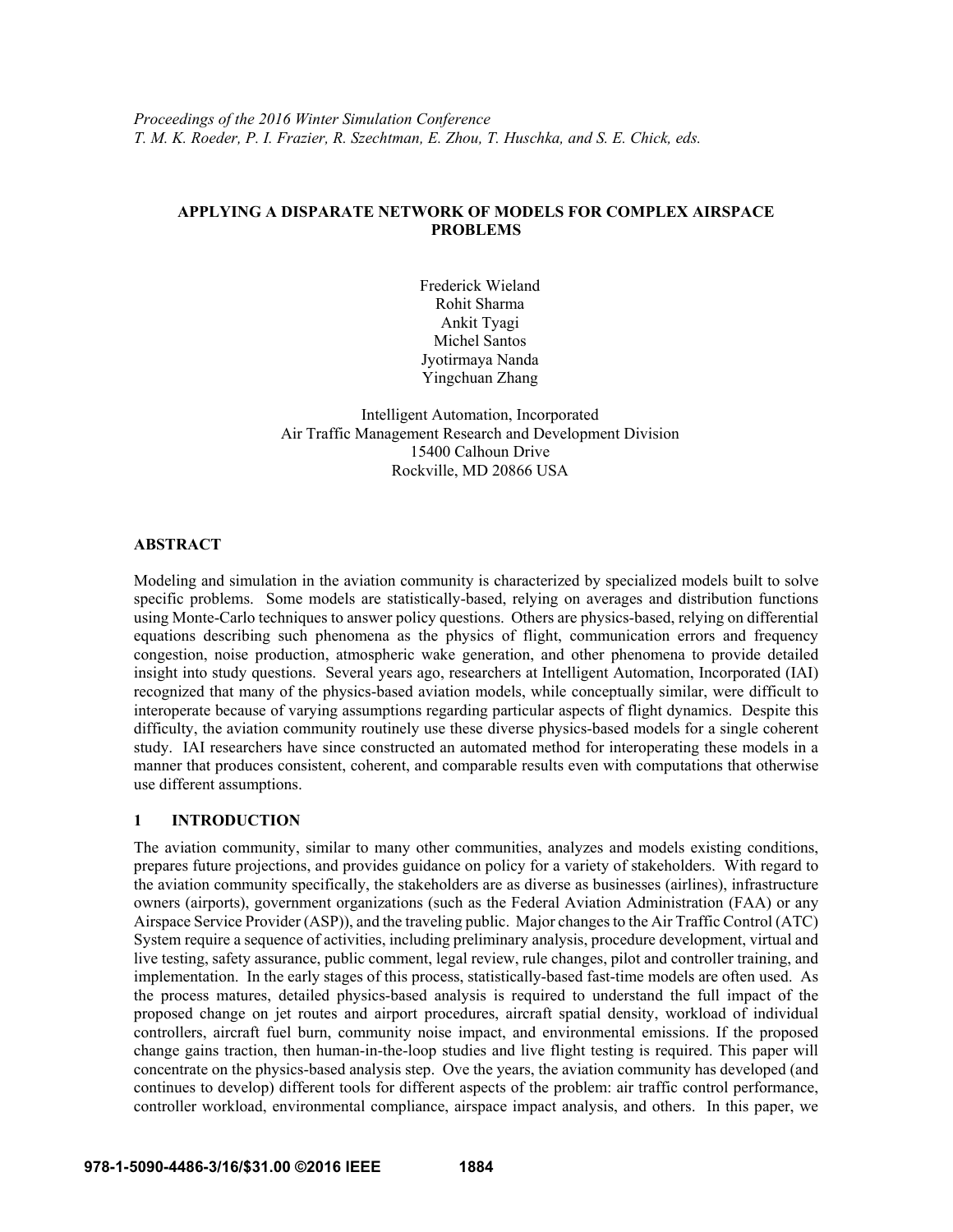present a networked system of these disparate tools, where the tools have been seamlessly and coherently joined together to produce an end-to-end analysis environment for comprehensive studies.

Examples of end-to-end aviation analyses are common. For example, the FAA, through its Joint Planning and Development Agency, recently completed an end-to-end study of the proposed NextGen system (Gawdiak 2009; Eckhause et al. 2013). There have been comprehensive studies of future aircraft types on the aviation system (Blake et al. 2009), environmental modeling of advanced vehicle concepts (Rachami et al. 2009; Pfaender and Mavris 2010), safety analysis of hazard scenarios (Fraccone et al. 2011), and many others. Many of these studies focus on either one specific area of interest—such as safety analysis or performance analysis. Other studies consider two or more areas at once, in which disparate models are run end-to-end, the output of one being extensively analyzed (and perhaps modified) before providing it as input to the next. Consistent end-to-end analysis of concepts is elusive, in part because the various economic, safety, environmental, and performance models have been separately produced for different reasons using different programming styles by different groups of people. In an attempt to rectify this potential issue, the current end-to-end integrated analysis environment has been created.

## **2 RE-THINKING AVIATION ANALYSIS TOOLS**

In creating an end-to-end analysis system, some thought must be given to its purpose and use upfront. We know from past experience that the world changes rapidly, that new technologies are continually introduced, and therefore the requirements for such a platform will change rapidly. While integrating existing tools is a starting point, a necessary requirement for such a system is that new tools be rapidly integrated into the environment in a seamless manner. We also know from past experience that re-analyzing past work is sometimes required, especially when a question about its credibility or validity arises. These requirements motivate the need for a common abstraction in which the tools can operate.

Creating a common ontology in which aviation models can interoperate is a rather straightforward task. Aviation models usually contain objects that are associated with aircraft, objects that describe particular flights, objects that describe the airports, airways, enroute airspace architecture, passenger demand, capacity limitations, and other ancillary concepts. The models can typically be categorized as to whether or not they are statistically-based (queueing representations being the most common) or physics-based (using actual weather, aircraft dynamics, and control parameters to simulate flights), although there are hybrid models that use each abstraction. Because aviation models, both statistical and physics-based, have similar if not identical ontologies, the need for a hierarchical-based composability paradigm for databases and ontologies is unnecessary (for details of such an interoperability representation in other domains, refer to reference (Tolk, Diallo, and Turnitsa 2007)). The main incompatibility problem between aviation models lies in their representation of performance of aircraft (their climb, cruise, and descent characteristics by weight and altitude). These problems are minimal because almost all aviation models use the Base of Aircraft Data (BADA)-formatted aircraft performance tables derived from work by Eurocontrol (Nuic et al. 2005).

The process of analysis always begins with design. In the physics-based aviation world, the design consists of airports, their taxiways and runways, the surrounding airspace, the enroute airspace, and rules that govern the use of these components. Examples of rules include limits on the speed of taxiing aircraft, altitude and speed restrictions on airways, required navigation performance standards for keeping aircraft within a lateral and vertical boundary while flying a procedure, and the required equipment aboard each aircraft to safely execute a procedure. The designs and rules can be encoded in a number of graphical interface tools. The Terminal Area Route Generation and Traffic Simulation (TARGETS) is an FAAowned product that allows analysts to import existing airspace structure (waypoints, routes, and restrictions) as well as generate new routes or add new restrictions to existing routes (MITRE CAASD 2007). The Terminal Area and Airport Surface Editor (TAASE) allows analysts to import existing gates, taxiways, and runways, while also allowing them to add new runways and taxiways (for airport expansion studies) or change existing taxiways or gates. The Airspace Visualization Tool (ASVT) allows animation of existing airspace structures with current or future projected traffic. Both TAASE and ASVT are tools developed by Intelligent Automation, Incorporated (IAI).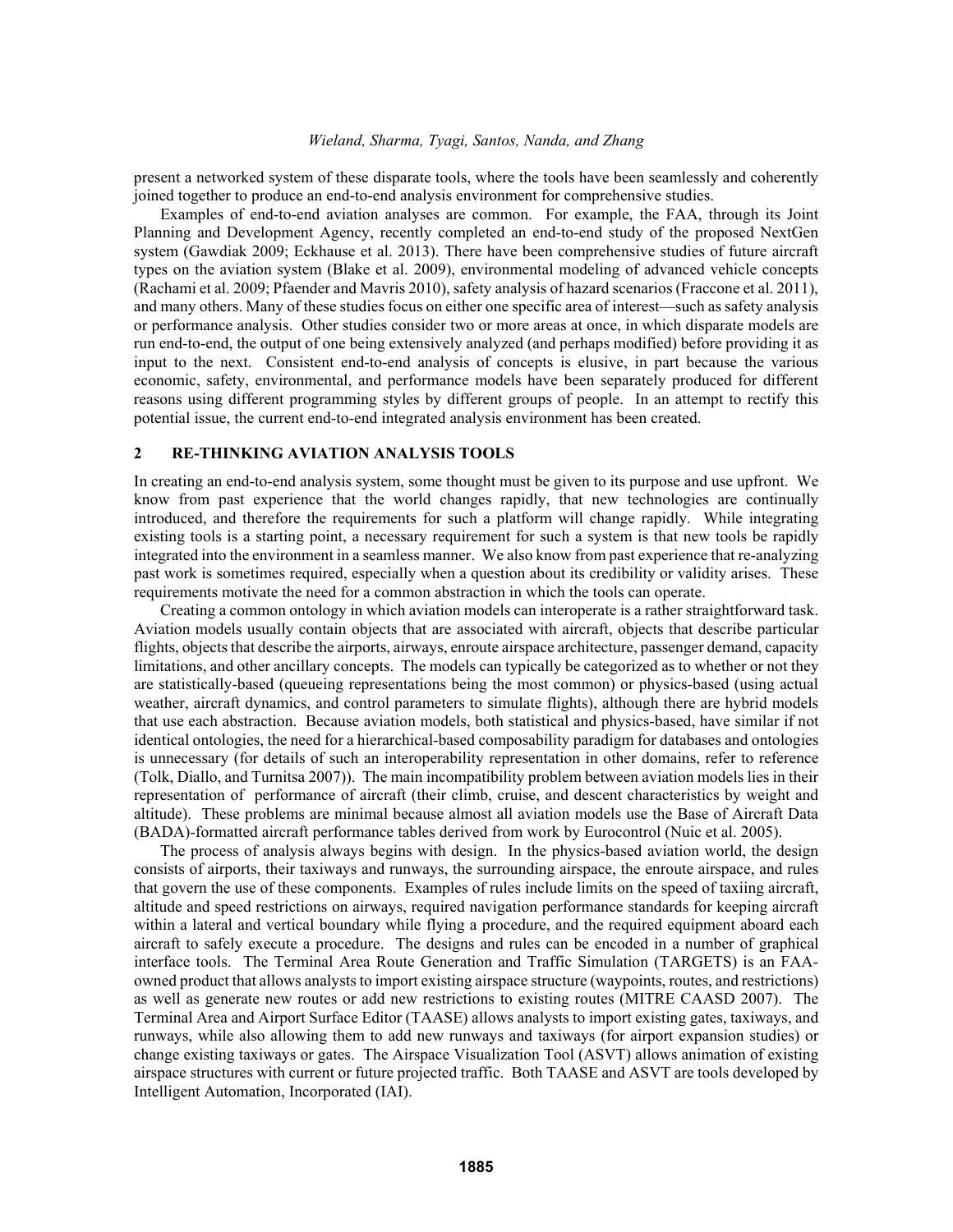After design, the process moves to analysis. There are two key components to most aviation studies, the first being performance analysis of the system, the second being environmental compliance. Performance analysis includes computing aircraft throughput, passenger delay, controller workload, and aircraft performance. There are many extant models that operate in this area, running the gamut from statistical abstractions to detailed physics-based computations. For the physics-based infrastructure, two different models are used. The first is called Metrosim, a detailed model of an individual metroplex<sup>1</sup> complete with all interactions between the airports as well as surface traffic movement and gate assignments. The second model is the Airspace Concepts Evaluation System (ACES) tool was selected. Both models compute the state of each aircraft (its altitude, latitude, longitude, airspeed, heading, bank angle, turn rate, and so forth) periodically in simulation time, and imposes the airspace structure on the flight (all the routes, altitude and speed restrictions). ACES simulates flights from wheels-up to wheelson, and includes sector boundary handoffs, and center crossings. Metrosim only simulates flights within a control region of a metroplex, typically set at 250 nautical miles (nm). ACES models surface traffic using a plug-in to the ACES program called the Surface Traffic Limitation Enhancement (STLE), which computes taxi paths to and from the gate and holds aircraft for departure in a queue next to the departure runways. Metrosim models surface traffic using a set of mixed integer-linear programs. Details of ACES can be found in (George et al. 2011), while details of Metrosim can be found in (Wieland et al. 2016).

The second key component to most aviation studies is environmental analysis, in which the fuel burn, noise, and emissions are computed. The environmental analysis must be consistent with the performance analysis for the overall study to be valid—that is, the same fleet of aircraft, engine types, delay maneuvers, trajectories, and waypoint crossing times must be used in both systems for a consistent study. The Aviation Environmental Design Toolkit (AEDT), a Department of Transportation (DoT)-owned model, is used in the infrastructure for this task. AEDT is itself a federation of previously disparate models, where the federation ensures that each model uses a common database for engine types and aircraft configuration. The previously existing tools that were integrated into the common AEDT infrastructure includes the Integrated Noise Model (INM), the Emissions Dispersion Modeling System (EDMS), the System for Assessing Aviation's Global Emissions (SAGE), and the Model for Assessing Global Exposure to the Noise of Transport Aircraft (MAGENTA) (Pfaender and Mavris 2010). All these tools are part of AEDT and therefore become part of the infrastructure discussed herein.

Where aviation analysis differs from one project to another typically involves the metrics computed from the simulated data. Metrics for a given analysis tend to be very specific. In one analysis, flight time and distance above and below 18,000 feet may be a critical metric. In another analysis, the number of aircraft occupying gates may be critical. Yet other critical metrics may be the fuel burn within 100 nm of an airport, the number of level-off segments arriving aircraft must perform, departure queue length, sector occupancy by time of day, the noise profile in the neighborhoods around an airport, and many other similar quantities. To handle this variability, and to allow for the creation of new metrics, all the integrated models are configured to write their detailed output to a database (either by modifying the model's source code itself or producing an external script that loads the generated output to a database). The database is then mined by writing scripts to compute specific metrics from the amassed data. New scripts can be produced to compute new metrics, and existing scripts can be repurposed, as necessary, to fulfill a typical analysis project.

## **3 INTEGRATING THE TOOLS**

-

In this section we describe the process of integrating the tools briefly. For detailed information on the inputs, processes, and output of each tool, the reader is encouraged to consult the references cited in the previous section. As each model is itself a complicated program (the ACES model, for example, contains over 200,000 lines of Java code), describing each model in detail is beyond the scope of this paper.

 $<sup>1</sup>$  A metroplex is an aviation term that describes large airports in close proximity that share low altitude</sup> airspace and/or other resources.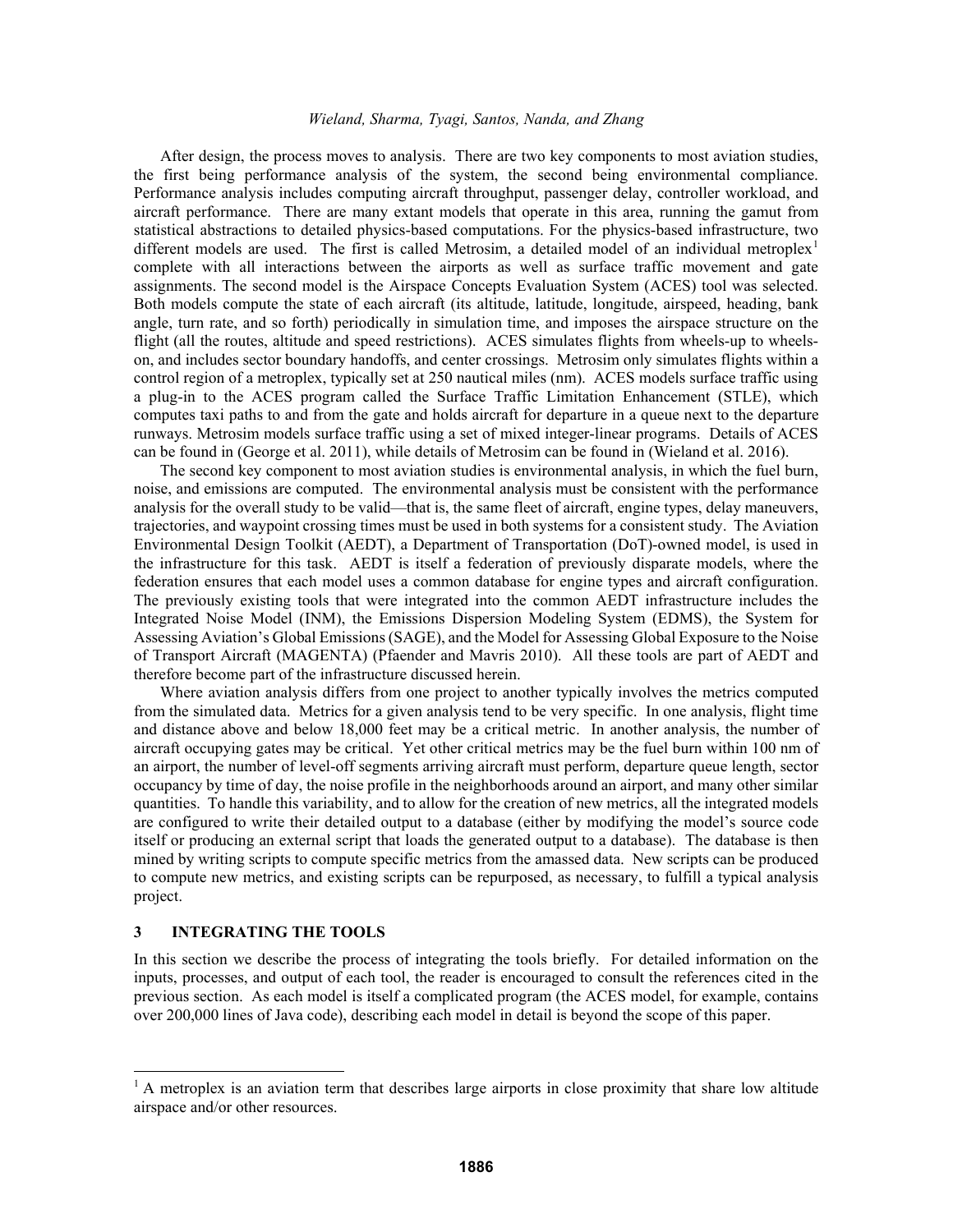Integrating these tools was straightforward but replete with problems. The first integration, between TARGETS, ASVT, TASSE and ACES, was straightforward. The integration involved moving the airspace design from TARGETS, the surface design from TAASE, and the aircraft performance used by ASVT to their appropriate input files for ACES. TARGETS already contains a plug-in interface that allowed users to provide their own reformatting of its output data for their own needs. Using that interface, IAI engineers produced a plug-in that converted the TARGETS airspace design into the XML format required by ACES. Integrating TAASE was straightforward, as IAI engineers had developed TAASE and could modify its source code. The TAASE surface design software was modified so that it produced output in a format readable by the STLE plug-in for ACES. ASVT and ACES both use the Eurocontrol Base of Aircraft Data (BADA) as a standard aircraft performance description, and therefore they used the same ontology for aircraft performance, simplifying the process of integration.

Integrating ACES and AEDT was more complicated. AEDT requires five sources of data: airport data, flight data, track data, a receptor grid (for noise calculations), and a scenario setup. A conversion tool scans the output of ACES and, using an airport database, provides the information necessary for AEDT. Most ACES runs use between 6,000 and 50,000 flights, depending upon whether it is configured regionally or for a system-wide study. For 1,000 flights, which is considered a "test case" for ACES, the integration resulted in an AEDT input file that is 65 megabytes in size and contains over 1.5 million lines of text.

One of the most pressing issues in integrating ACES and AEDT is to control the trajectory that AEDT uses for each flight. The trajectory control must extend to the altitude and speed of the aircraft in addition to the normal latitude/longitude ground tracks. Fortunately, AEDT provides a mechanism that allows the user to input a four-dimensional (4DT) trajectory, consisting of latitude/longitude/altitude and time at each waypoint. Using this feature, the trajectories in ACES are identical to the trajectories used in AEDT, ensuring that the performance metrics from ACES line up exactly with the noise, emissions, and fuel burn metrics from AEDT.

Another area that is critical to integrating the two models is to ensure that the aircraft mapping from ACES to AEDT is as close as possible. The ACES to AEDT conversion tool accounts for the aircraft manufacturer, aircraft engine type, number of engines, and number of passengers, all of which are important to AEDT. However, there are some considerations missing such as wing area, aspect ratio, maximum thrust, and thrust to climb, which are difficult to determine from the ACES output. The integrated toolset is shown in Figure 1 below.



Figure 1: IAI's Integrated Model-Based Toolkit.

#### **4 DEFINING AN ANALYSIS ENVIRONMENT**

As difficult as it may sound, the integration of these existing tools is simple compared to the analysis task. A typical run of the software infrastructure produces about 2 gigabytes of data from all the systems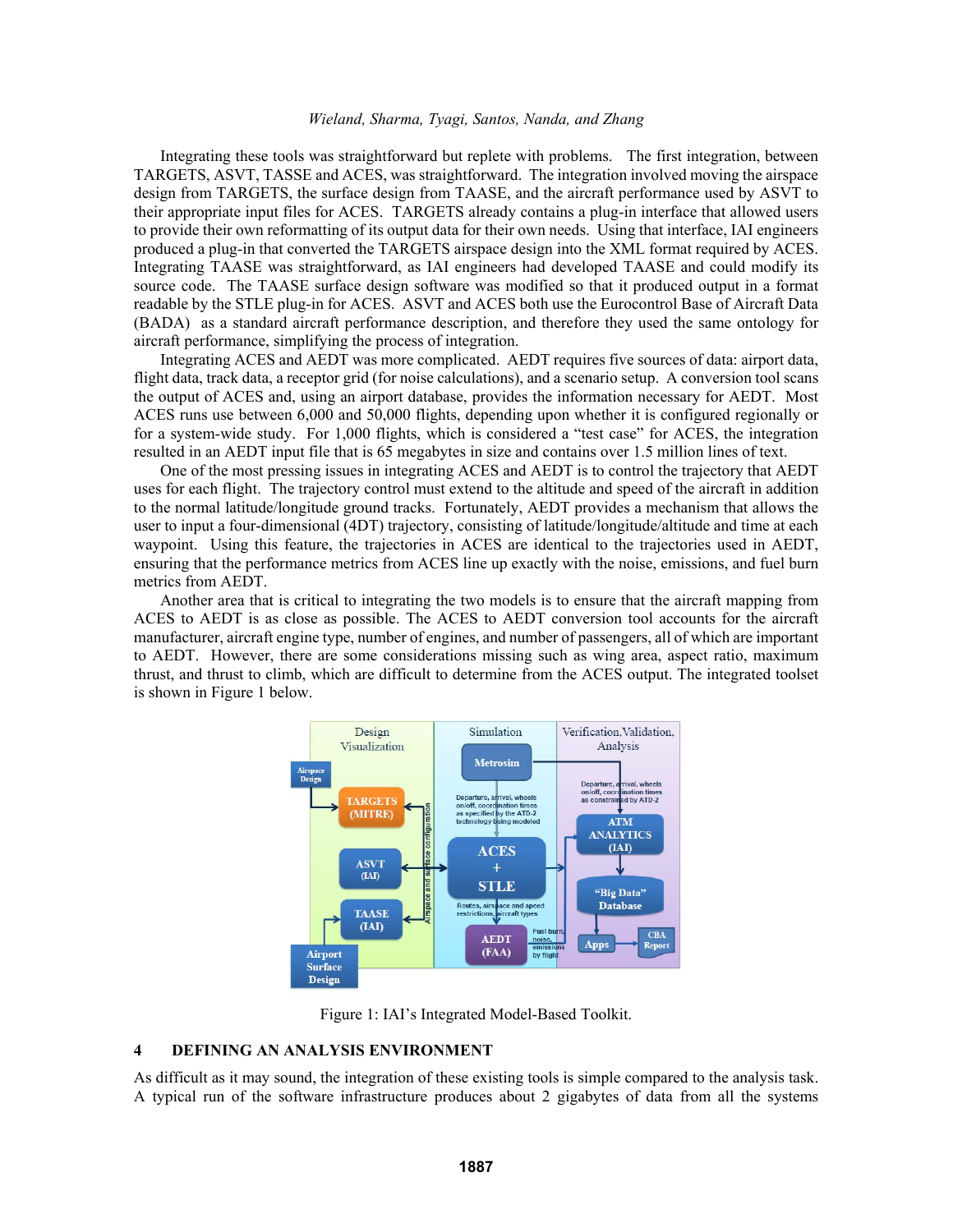combined. To analyze this volume of data and produce meaningful results is a challenging task in itself. To make the process easier, the infrastructure is configured to capture all the output data and direct the results to a database, currently an open-source MySQL database. Once in the database, the results can be queried and cross-compared to produce metrics.The metric production requires small scripts, or "apps," to be built, each one producing a different metric. The set of metrics produced by the infrastructure is shown in Table 1. For a given project, only a subset of these metrics may be used. If a new metric is needed, only the "app" needs to be built, computing the metric from the stored information.

Some of the metrics may be confusing to non-aviation analysts. For example, the "Average time (min) within 250 nm" seems to conflate the time and spatial component. This metric, and others like it, represent the average flight time, measured in minutes, for the portion of the aircraft's flight that lies within 250 nm of the study airport. To compute such a metric for arriving flights, a virtual clock starts when the aircraft pierces a 250 nm boundary as it approaches the airport, and the virtual clock ends upon landing. For departing aircraft, the virtual clock begins on takeoff and ends when the aircraft pierces a circle whose radius is 250 nm from the airport. The time on this virtual clock, in minutes, is the reported metric. A higher average and higher variance of this metric represents poorer performance of the system. Higher variance, for example, suggests that aircraft followed different flight paths as they approached (or departed) the airport. The different paths might arise from holding patterns flown to absorb delay absorption, vectoring off-route for spacing, and crossing to a different arrival or departure route, all of which generally indicate less efficient operations.

| Category                | Metric                                                      |
|-------------------------|-------------------------------------------------------------|
| Flight efficiency       | Average Distance (in nm) Within 250 nm                      |
|                         | Average Time (min) Within 250 nm                            |
|                         | Average Distance from Top of Descent to Threshold (nm)      |
|                         | Average Time from Top of Descent (min) to Runway Threshold  |
|                         | Average Distance to Top of Climb to Threshold (nm)          |
|                         | Average Time to Top of Climb (min)                          |
|                         | Average Time Below 18000 ft (min)                           |
|                         | Average Distance Below 18000 ft (nm)                        |
|                         | Average Time Below 10000 ft (min)                           |
|                         | Average Distance Below 10000 ft (nm)                        |
|                         | Average Number of Level-offs per Flight                     |
|                         | Average Time in Level Flight (min)                          |
|                         | Average Distance in Level Flight (nm)                       |
|                         | Average Percent Time in Level Flight                        |
|                         | Average Time Weighted Altitude (ft)                         |
|                         |                                                             |
| Throughput and workload | Peak Hourly Throughput                                      |
|                         | Average Number of Speed Change Commands                     |
|                         |                                                             |
| Environmental           | Average Aircraft CO2 emmisions (kg)                         |
|                         | Average Fuel Burn (kg)                                      |
|                         | Total Arrival and Departure Noise Receptors above 65 db DNL |
|                         |                                                             |
| Surface                 | Average Taxi Time (min/flight)                              |
|                         | Average Taxi in/out Delay (min/flight)                      |
|                         | <b>Average Runway Occupancy Time (sec/flight)</b>           |
|                         | Average Taxi Speeds (knots)                                 |
|                         | Average Taxi Distance (nm)                                  |

Table 1: Metrics computed by "apps" connected to the output database.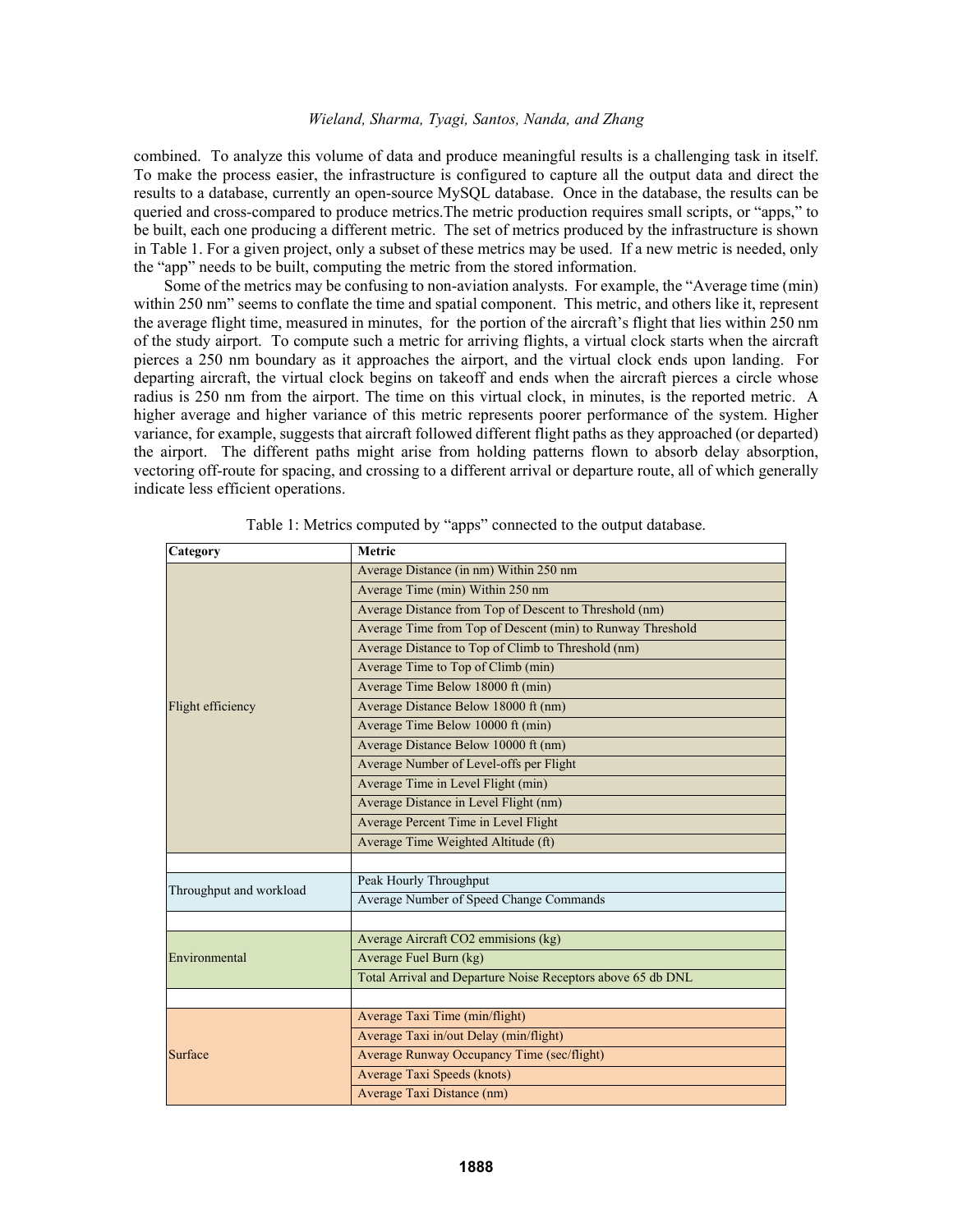*Wieland, Sharma, Tyagi, Santos, Nanda, and Zhang*

| Average Dep Queue Length                                |
|---------------------------------------------------------|
| Average Taxi Out Time to Queue (min)                    |
| Average Taxiing Aircraft Count (Arrival and Departures) |

### **5 EXAMPLE ANALYSES**

The model-based infrastructure described in this paper has been used in numerous studies. Examples include the effect of imperfect snowstorm forecasts on airline and passenger planning (Wieland, Sharma, and Zettlemoyer 2013), combined airport arrival and departure scheduling (Tyagi and Wieland 2012), analysis of near-term NextGen operational improvements at Atlanta (Federal Aviation Administration 2013), and analysis of direct Q-Routes (Tyagi and Wieland 2012), among others. In this section we will focus on a previously unpublished result regarding Optimal Profile Descents (OPDs) at Atlanta Hartsfield-Jackson Airport (ATL).

OPDs are procedures that have recently been introduced into the National Airspace System (NAS) that allow aircraft to fly continuously, uninterrupted by "level offs," from their cruise altitude to the initial approach fix for landing at an airport. A "level off" occurs when either a controller requests one or the published altitude restriction at a particular waypoint requires one, and involves the aircraft interrupting its descent and establishing level flight. To do so, the pilot must increase the throttle to add energy to the aircraft in order to interrupt the descent. The procedure, therefore, requires more fuel to be consumed than if the aircraft continuously descended to its approach to the runway.

The analysis day used in the study was September 5, 2011, a day when ATL was operating under instrument flight rules, the operations were eastbound, and there were 1,238 arriving flights with 1,226 departing flights. The study focused on those flights from the Northeast, a heavily traveled corridor, and ignored departures (because OPDs are inapplicable to departures).



Figure 2: Flight tracks at ATL for September 5, 2011, arrivals in red and departures in black.

The model-based infrastructure was configured as follows. The ACES tool with the STLE plug-in was configured with a detailed runway model of ATL, along with all standard approach routes and final approach routes from aviation charts published by the FAA and current in 2011. ACES was configured with the Kinematic Trajectory Generator (KTG) (Zhang et al. 2010) for computing the aircraft state every half a simulated second. Twenty-two different types of aircraft were modeled by ACES, KTG, and AEDT, spanning the gamut from a small Canadair Regional Jet to a large MD90. Three standard arrival routes, identified by FAA databases using identifiers FLON7, PECHY7, and WHINZ1, were configured for the Northeast corridor. In addition, ACES was programmed to use "extended downwind" procedures for delay absorption, whereby flight paths are extended well beyond the runway to space them properly with aircraft ahead that have not yet landed. The tool that converts the ACES output to the AEDT input was used, and in this example the control of AEDT trajectories, especially with the baseline and treatment cases having very different trajectories, was critical to the success of the analysis. We assumed that all aircraft had the proper equipage to safely execute the OPD approach.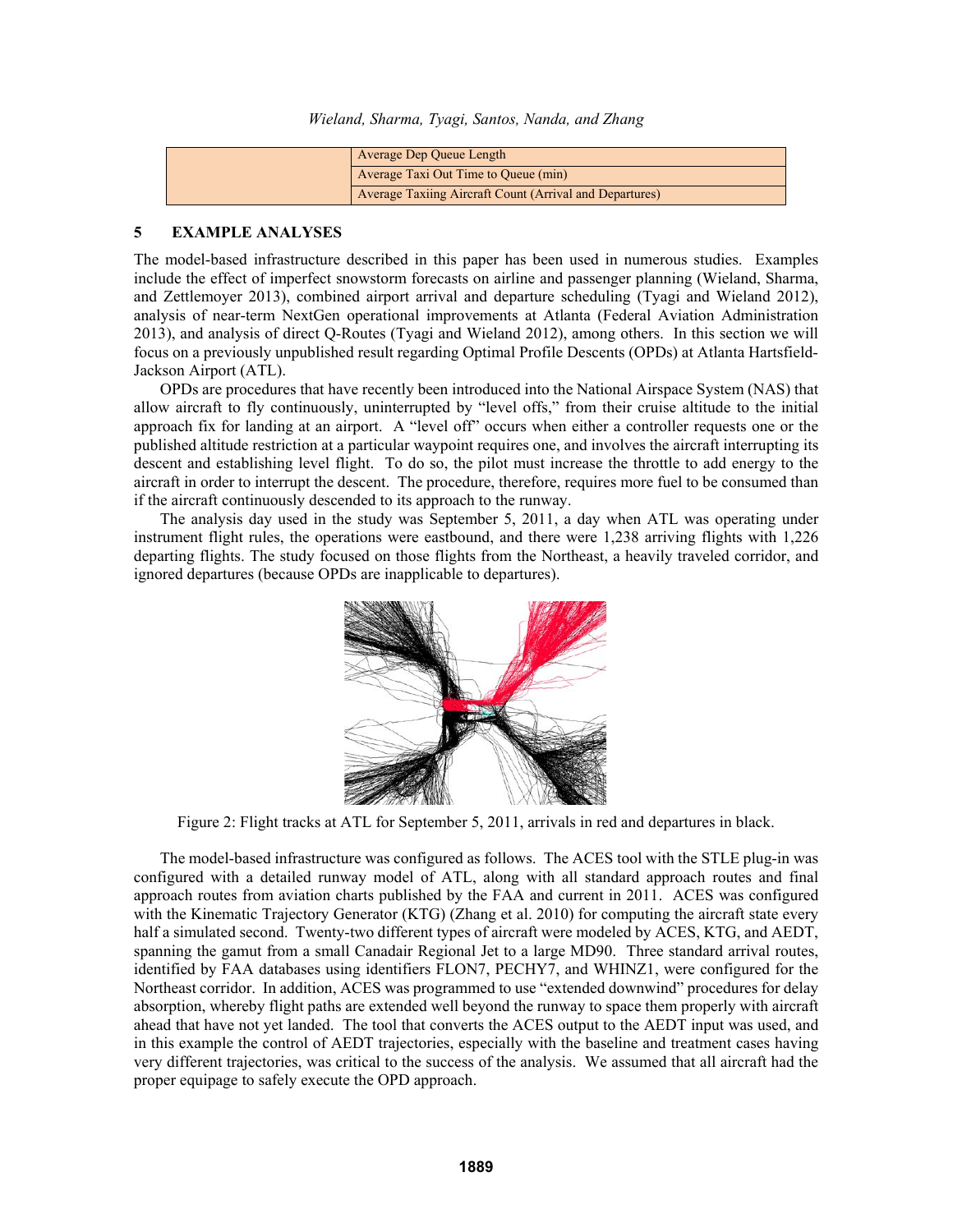



Figure 3: Original flight tracks in blue on the left chart, and those same flight tracks overlayed with the OPD flight tracks (in red) on the right chart.

As seen in the flight tracks on the left figure, there are two prominent places where flights level off, or stop their descent, on the way to ATL. On the right chart, with the OPD routes overlayed in red color, it can easily be seen that the OPD routes stay higher longer and then descend without any altitude level-offs. We call the extra time (and distance) that the OPD flights spend in cruise mode the *extended cruise segment.* The baseline case in this analysis are the flights shown in blue, the current procedure with level-offs, while the treatment case, shown in red, are the OPD flights without any level-off. The hypothesis is that the overall fuel burn for the OPD flights is less than for the flights using the current procedure.

A first test of this hypothesis revealed a problem with the AEDT model, which was subsequently overcome through several additional experiments: adding a different descent angle to the OPD route, limiting the comparison to only those flights that were common between the ACES and AEDT scenario, and correcting for anomalous fuel burn "spikes" by smoothing the dataset. The figure below shows the three scenarios that were ultimately compared (the baseline flight tracks that were unmodified, and two treatment cases each with a different descent angle).



Figure 4: Original flight track (blue) and two different descent angles (OPD1 and OPD2) with the altitude and cumulative fuel burn plotted.

The results differ from the original hypothesis. Because the OPD flights remain in cruise airspace longer, their fuel burn while in cruise is higher than the comparable fuel burn while in cruise for the flights using the current procedure. Also, the length (in time and distance) of the continuous descent is larger when the flight starts descending sooner. As a result of remaining in cruise mode longer, each flight in the OPD procedure burns, on average, 106 kg *more* fuel than the comparable flight using the current procedure (which exits cruise and starts descending sooner). However, as expected, there is less fuel burn by OPD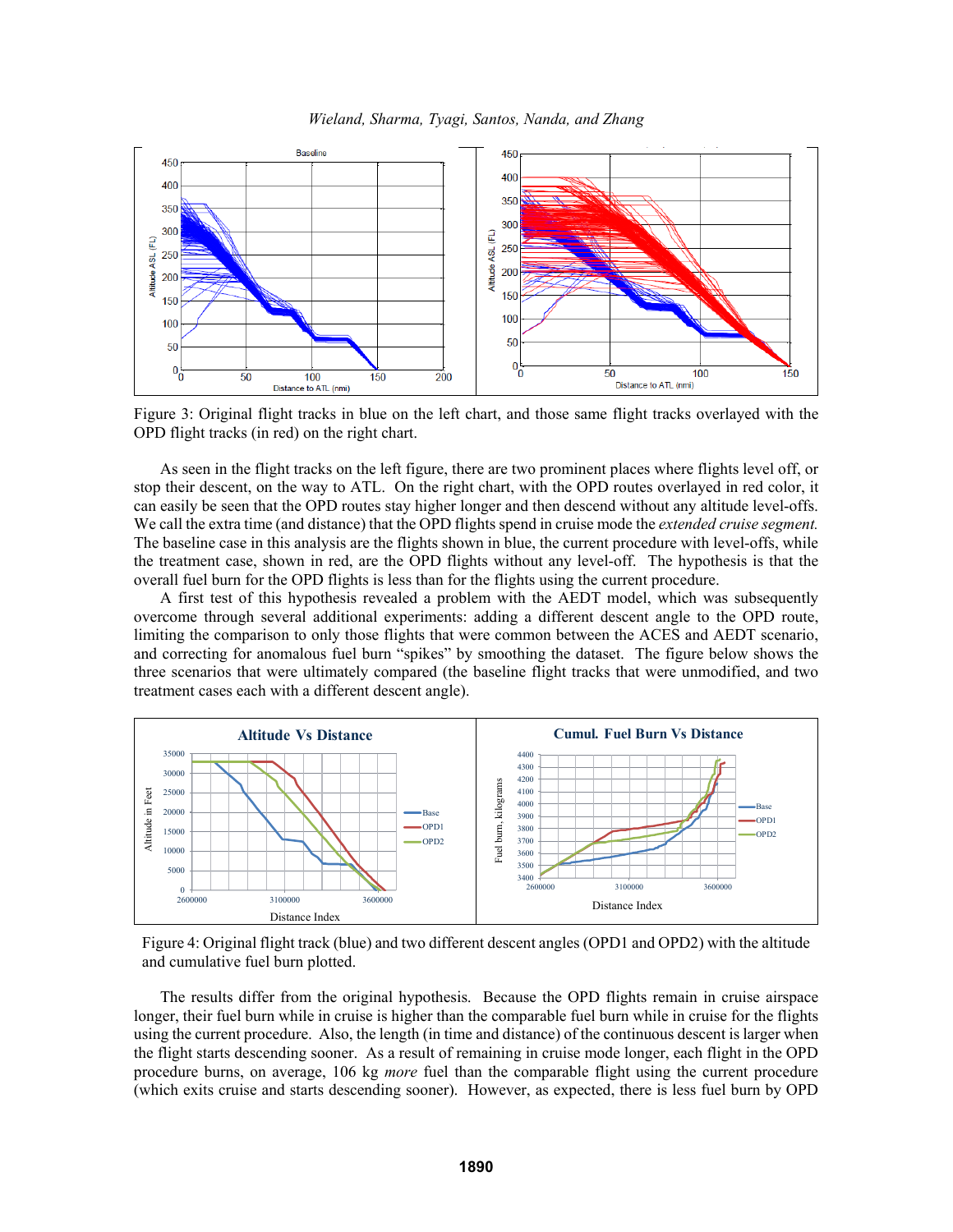flights during descent, because flights using the current procedure must burn more fuel to level-off than the OPD flights, which have no level-off segments. Each flight in the OPD procedure during descent burns, on average, 103 kg *less* fuel than the flight using the current procedure burns during descent. The overall effect, therefore, is that the OPD procedure saves about 3 kg of fuel for each flight. In other words, the two procedures, in this experiment, are virtually the same in terms of overall fuel burn.

Other studies have shown fuel burn savings of about 100 kg for the OPD flights (see, for example, figure 5 from reference (Shresta, Neskovic, and Williams 2009)), which is much larger than the benefit computed in this study. The difference is due partly to the fact that the fuel burn model used is different between the two studies (BADA fuel burn rates are used in the referenced study as opposed to AEDT fuel burn computations used in this study), and partly because the extended cruise segments for OPD flights in the referenced study is 25% shorter than the extended OPD cruise segments in this study. Because the referenced study had a shorter extended cruise segment, and therefore a longer continuous descent segment, it computed a lower fuel burn for OPD flights with concomitantly higher benefits than the current study.

It can be concluded that the benefits of OPD routes, at least from a fuel burn perspective, is sensitive to the top-of-descent point for the OPD flight as well as the details of the descent trajectories for both the OPD and the reference baseline case. An interesting study question, unanswered herein, is to compute the descent point at which the OPD and non-OPD procedures burn the same amount of fuel. Descents that begin beyond the computed breakeven point would have higher fuel burn for OPD than non-OPD flights, while descents that begin before the computed breakeven point would have lower fuel burn for OPD than non-OPD flights.

#### **6 CONCLUSIONS**

Creating an infrastructure where an analyst can seamlessly transition from airspace and airport design through performance analysis and then through environmental analysis, using standard government off-theshelf tools, has proven valuable in many respects. The value of computing environmental metrics in a way that is compatible with the performance analysis results produces an analysis that is credible and contains useful information for decision makers. In the sample analysis shown herein, the trajectories designed and modeled during the performance phase were the exact trajectories and aircraft types used in the fuel burn computations, even though the performance models and environmental models were created by different groups for different purposes over different periods of time using different assumptions and programming languages. The key parameters that need to be common—aircraft types and trajectories—were successfully exported from one model to another such that the result is credible.

The result is also interesting. In this particular case, a savings of 3 kg of fuel per flight, although desirable, is a fairly small number. If the OPD procedure is easy to implement and has few problems, then such a procedure becomes attractive. If, however, the OPD procedure is complicated to manage or execute, then the benefit of 3 kg of fuel saved per flight becomes less of a factor. Experience has shown that, in the case of OPD procedures, their implementation can be problematic for a number of reasons, and hence their benefits must be much higher than projected in this study for a credible business case to emerge.

### **ACKNOWLEDGEMENTS**

The work described herein was funded by NASA under a variety of contracts, over a period of many years with a variety of participants. The author would like to acknowledge the contribution of Jeremy Smith and Patricia Glaab of NASA Langley for their help and support over the various contracts represented herein.

#### **REFERENCES**

- Blake, M., R. Young, J. A. Smith, K. Wright, R. Mideiavilla, and F. Wieland. 2009. "Advanced Vehicle Concepts in the Next Generation Air Transportation System." *AIAA Aviation Technology, Integration, and Operations Conference.* Hilton Head, NC.
- Eckhause, J., D. Long, R. Hemm, M. Alcabin, J. Creedon, F. Wieland, C. Murphy, T. Thompson, N. Dikerson, and D. Ballard. 2013. "Future National Airspace System Architecture Evaluation: Methods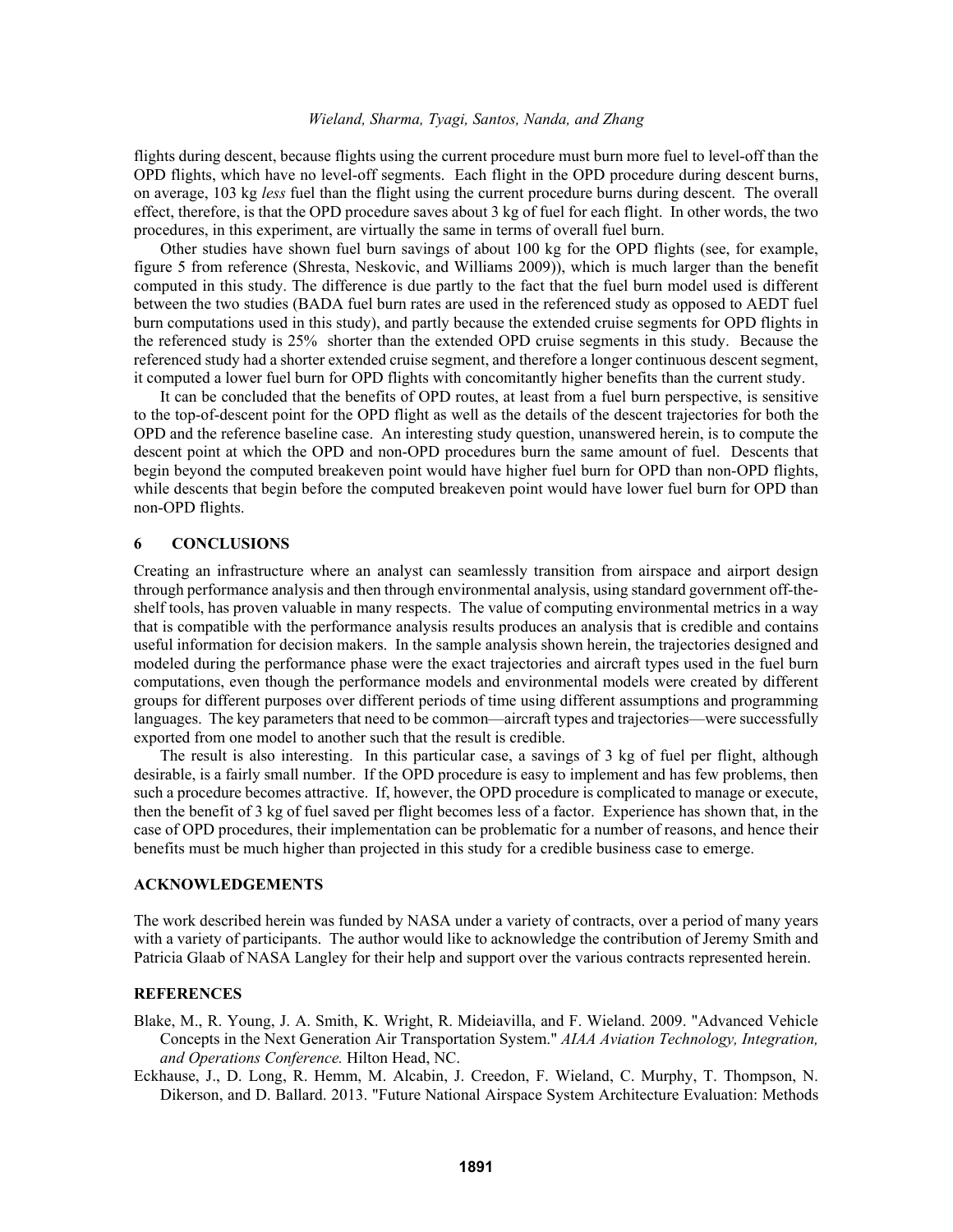and Intial Results." *Aviation Technology, Integration, and Operations Conference.* Los Angeles, CA: AIAA.

- Federal Aviation Administration. 2013. *Integrated National Airspace System (NAS) Design and Procedure Planning (INDP) Report on Simulation Results, Revision 2.* Washington, DC: Federal Aviation Administration.
- Fraccone, G. C., V. Volovoi, A. E. Colon, and M. Blake. 2011. "Novel Air Traffic Procedures: Investigation of Off-Nominal Scenarios and Potential Hazards." *Journal of AIrcraft* 48 (1).
- Gawdiak, Y. 2009. "JPDO Portfolio Analysis of NextGen." *AIAA Aviation Technology, Integration, and Operations Conference.* Hilton Head, SC.
- George, S., G. Satapathy, V. Manikonda, K. Palopo, L. Meyn, T. Lauderdale, M. Downs, M. Refai, and R. Dupee. 2011. "Build 8 of the Airspace Concepts Evaluation System." *AIAA Modeling and Simulation Technologies Conference.* Portland, OR.
- MITRE CAASD. 2007. "Terminal Area Route Generation, Evaluation, and Traffic Simulation."
- Nuic, A., C. Poinsot, M.-G. Iagaru, E. Gallo, F. A. Navarro, and C. Querejeta. 2005. "Advanced Aircraft Performance Modeling for ATM: Enhancements to the BADA Model." *24th IEEE Digital Avionics Systems Conference.* Washington DC.
- Pfaender, H., and D. N. Mavris. 2010. "System-Wide Environmental Impact Analysis for Advanced Vehicle Concepts in the Next Generation Air Transportation System." *AIAA Aviation Technology, Integrations, and Operations Conference.* Fort Worth, TX.
- Rachami, J., J. Page, L. Zhou, and B. Kim. 2009. "Environmental Modeling of Advanced Vehicles in NextGen." *AIAA Aviation Technology, Integration, and Operations Conference.* Hilton Head, SC.
- Shresta, S., D. Neskovic, and S. S. Williams. 2009. "Analysis of Continuous Descent Benefits and Impacts During Daytime Operations." *Eighth USA/Europe Air Traffic Management Research and Development Seminar.* Napa, CA: Eig.
- Tolk, A., S. Y. Diallo, and C. D. Turnitsa. 2007. "Applying the Levels of Conceptual Interoperability Model in Support of Integratability, Interoperability, and Composability for System-of-Systems Engineering." *IEEE Systemics, Cybernetics, and Informatics* 5 (5): 65-74.
- Tyagi, A., and F. Wieland. 2012. "Combined Performance-Environmental Analysis of Q-Routes." *Institute of Electrical and Electronic Engineers (IEEE) Digital Avionics Systems Conference.* Williamsburg, VA: IEEE Digital.
- Tyagi, A. 2012. "The Design and Optimization of a Combined Arrival-Departure Scheduler." *AIAA Aviation Technology, Integration, and Operations Conference.* Williamsburg, VA.
- Wieland, F., R. Sharma, and M. Zettlemoyer. 2013. "Assessment of Imperfect Weather Forecasts on Airline and Passenger Planning." *IEEE Digital Avionics Systems Conference.* Syracuse, NY.
- Wieland, F., R. Sharma, A. Tyagi, M. Santos, and Y. Zhang. 2016. "Initial Results from the Metrosim Project." *AIAA Aviation 2016.* Washington, DC.
- Zhang, Y., G. Satapathy, V. Manikonda, and N. Nigam. 2010. "KTG: A Fast-time Kinematic Trajectory Generator for Modeling and Simulation of ATM Automation Concepts and NAS-wide System Level Analysis." *AIAA Modeling and Simulation Technologies Conference.* Toronto, Canada.

#### **AUTHOR BIOGRAPHIES**

**FREDERICK WIELAND** is the Director of the Air Traffic Management Research and Development Group at Intelligent Automation, Incorporated (IAI) in Rockville, MD. He has over thirty years' experience in modeling, simulation, and analysis, including ten years with defense-related analysis and twenty with aviation analysis. He is the author of over sixty papers in conferences and journals. He holds a Ph.D. in Information Technology/Applied Probability Theory from George Mason University, and a Bachelor Degree in Astronomy from Caltech. He is a Private Pilot with over 240 hours of logged flight time. His email address is fwieland@i-a-i.com.

**ROHIT SHARMA** is a Senior Software Engineer in the Air Traffic Management Research and Development Group at Intelligent Automation, Incorporated (IAI) in Rockville, MD. He has over 20 years